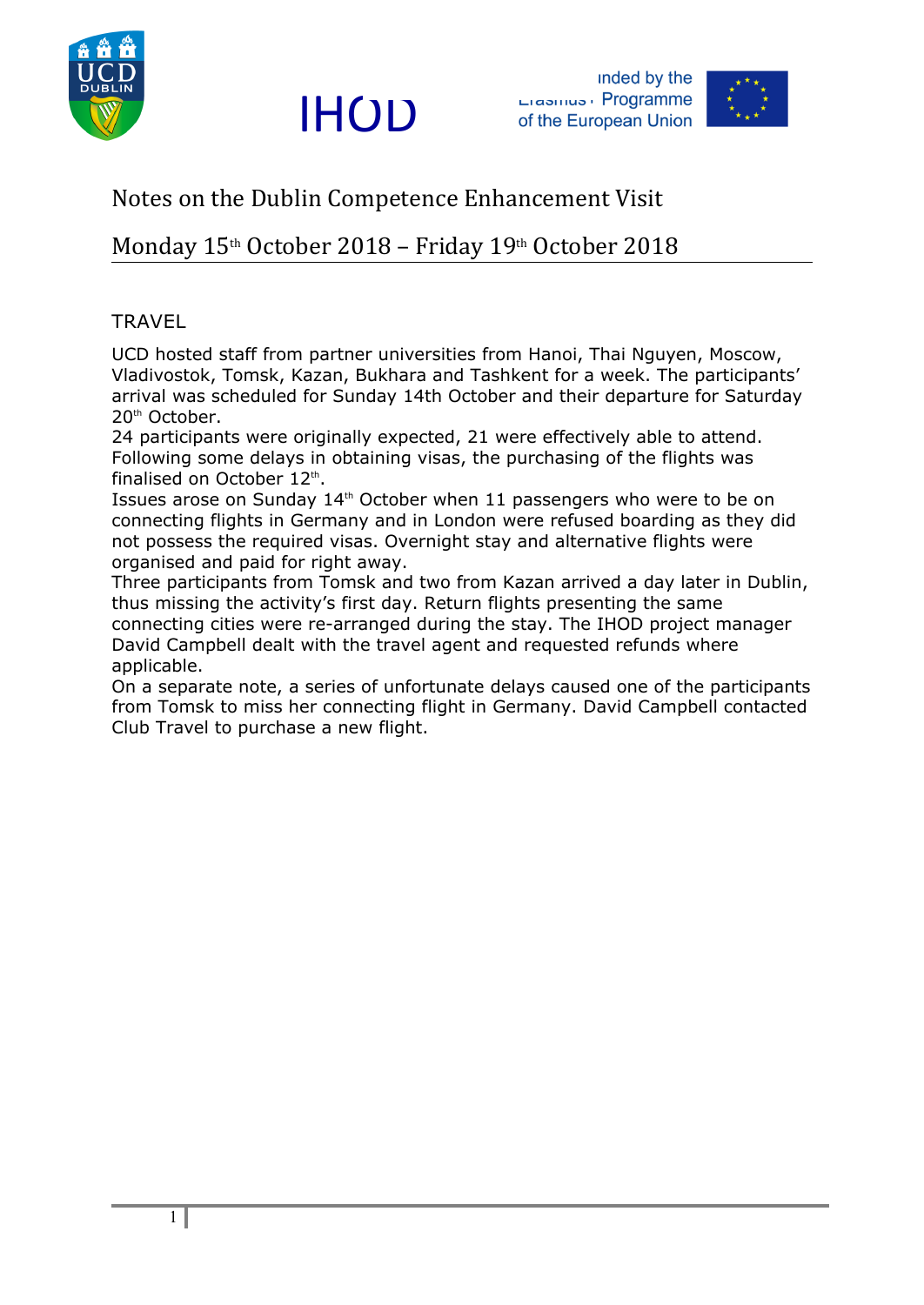







### The status on travel expenses for the Dublin visit is over budget by €5,402.76 and the cost of stay by €2,864.35.

As much travel costs as possible has been charged to cost of stay to try and keep both in balance: the hotel rooms paid during the participants journey, the airport transfers and transports.

| <b>DUBLIN</b> | <b>Budgeted</b> | Actual    | <b>Dublin Variance</b> | Overall Budget Variance |
|---------------|-----------------|-----------|------------------------|-------------------------|
| Travel        | €               |           |                        |                         |
|               | 19,950.00       | 25,352.76 | (5,402.76)             | (22, 109.91)            |
| Stay          | €               |           |                        |                         |
|               | 17,280.00       | 20,144.35 | (2,864.35)             | 18,210.91               |
| TO1           | €               |           |                        |                         |
|               | 37,230.00       | 45,497.11 |                        |                         |

*€1228.15 claim for Vietnamese partner's flight might need to added €1214.60 of transfers and hotel costs during travel added to cost of stay*

The status on travel expenses for the Kaunas visit will have to be updated after the visit.

| <b>KAUNAS</b> | <b>Budgeted</b> | Actual    | Kaunas Variance | <b>Overall Budget Variance</b> |
|---------------|-----------------|-----------|-----------------|--------------------------------|
| Travel        | €               |           |                 |                                |
|               | 13,800.00       | 16,891.16 | (3,091.16)      | (25, 201.07)                   |
| Stay          |                 |           |                 |                                |
|               | 31,840.00       | 25,261.00 | 6,579.00        | 24,789.91                      |
| <b>TOT</b>    | €               |           |                 |                                |
|               | 45,640.00       | 42,152.16 |                 |                                |

*Add per diems top up*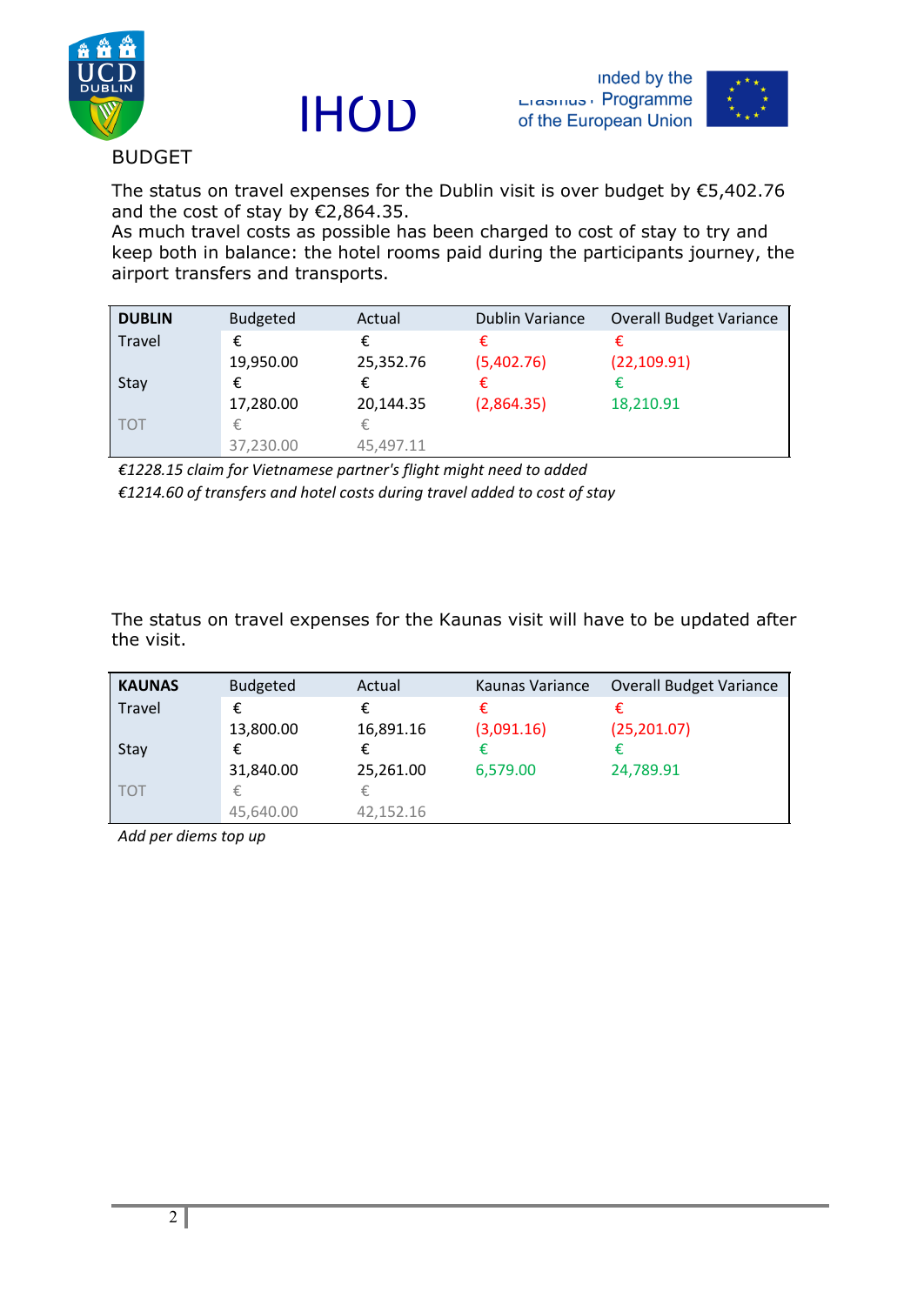#### DUBLIN COMPETENCE ENHANCEMENT VISIT SCHEDULE - ERASMUS+ IHOD IMPROVING HEALTHCARE OUTCOMES IN CHRONIC DISEASE

| Time           | <b>Monday</b><br>15 <sup>th</sup> October                                                                                                                                                                                                                                                                                              | <b>Tuesday</b><br>16 <sup>th</sup> October                                                                                                                                                                                                                                                                        | Wednesday<br>17 <sup>th</sup> October                                                                                                                                                                                                                                                                                                              | <b>Thursday</b><br>18 <sup>th</sup> October                                                                                                                                                                                 | Friday<br>19 <sup>th</sup> October                                                                                                                                                                                                                                                        |
|----------------|----------------------------------------------------------------------------------------------------------------------------------------------------------------------------------------------------------------------------------------------------------------------------------------------------------------------------------------|-------------------------------------------------------------------------------------------------------------------------------------------------------------------------------------------------------------------------------------------------------------------------------------------------------------------|----------------------------------------------------------------------------------------------------------------------------------------------------------------------------------------------------------------------------------------------------------------------------------------------------------------------------------------------------|-----------------------------------------------------------------------------------------------------------------------------------------------------------------------------------------------------------------------------|-------------------------------------------------------------------------------------------------------------------------------------------------------------------------------------------------------------------------------------------------------------------------------------------|
| 09.00<br>13.00 | $09.00 - 10.30$<br>Theatre $L -$ Newman Building<br>"Clinical Leadership"<br>Dr Aine Carroll<br>$11.00 - 12.00$<br><b>B342- Health Science Building</b><br>"Welcome and update on curriculum<br>progress"<br>Prof.M. Casey<br>$12.00 - 12.50$<br>B342 - Health Science Building<br>"Leadership and Change<br>Management" Prof.M. Casey | 07.45 Meet in Harcourt Hotel<br>Reception with Valerie<br>$09.00 - 09.50$<br><b>B107-Health Science</b><br><b>Building</b><br>"Outcomes of Cognitive<br>Impairment post-Stroke"<br>D.Rhode<br>$10.00 - 13.00$<br><b>109VET</b><br><b>Veterinary Building</b><br>"Fundamentals of<br>Epidemiology"<br>Prof. M.Codd | $11.00 - 13.00$<br><b>B107</b> -Health Science<br><b>Building</b><br>Curriculum Development<br>Reports from each<br>representative from each of<br>Partner countries MSMU,<br>DVFU, KAZ, SIB, TMA,<br>BUK, HAN, TNU                                                                                                                                | $11.00 - 13.00$<br>B005HEA<br><b>Health Science Building</b><br>"Public Health Practice"<br>and Policy"<br>Dr Greg Martin                                                                                                   | $11.00 - 13.00$<br><b>B107</b><br><b>Health Science Building</b><br>"Global Health"<br>Prof. Hasheem Mannan                                                                                                                                                                               |
| $1-2pm$        | Lunch                                                                                                                                                                                                                                                                                                                                  | Lunch                                                                                                                                                                                                                                                                                                             | Lunch                                                                                                                                                                                                                                                                                                                                              | Lunch                                                                                                                                                                                                                       | Lunch                                                                                                                                                                                                                                                                                     |
| 14.00<br>17.00 | $14.00 - 15.15$<br><b>B004 Health Science Building</b><br>"Heart Failure in Older<br>People" K. Wedgeworth<br>$15.30 - 17.00$<br><b>B004 Health Science Building</b><br>"Respiratory Disease"<br>Dr Shane O' Halon                                                                                                                     | $14.00 - 16.00$<br>A005<br><b>Health science Building</b><br>"Person Centred Care"<br>Prof A. Phelan<br>$16.15 - 16.45$<br><b>B107 - Health Science</b><br><b>Building</b><br>"Review of 3 Year Planner"<br>Prof.M. Casey<br>18.00<br><b>DINNER AT O'CONNELLS</b><br><b>RESTAURANT</b>                            | $14.00 - 14.40$<br><b>B107</b> -Health Science<br><b>Building</b><br>"Introduction to Health<br>Informatics"<br>Prof. Patrick Felle<br>$14.45 - 15.30$<br><b>B107-Health Science</b><br><b>Building</b><br>"On the implementation of<br>the biggest RIS PACS system<br>in the world $-$ an Irish<br>healthcare success story"<br>Prof. Neil O'Hare | $14.00 - 16.50$<br><b>116VET</b><br><b>Veterinary Building</b><br>"Biostatistics"<br>Prof. M. Codd<br>$17.15 - 17.45$<br><b>B239</b><br><b>Health Science Building</b><br>"Skills Laboratory Visit"<br>Mrs Elizabeth Greene | $14.00 - 15.00$<br><b>B107</b><br><b>Health Science Building</b><br>"Research Methods and<br>Capstone Research Projects"<br>Prof. D.Coghlan<br>$15.00 - 16.00$<br><b>B107</b><br><b>Health Science Building</b><br>"Research Methods and<br>Capstone Research Projects"<br>Prof. M. Casey |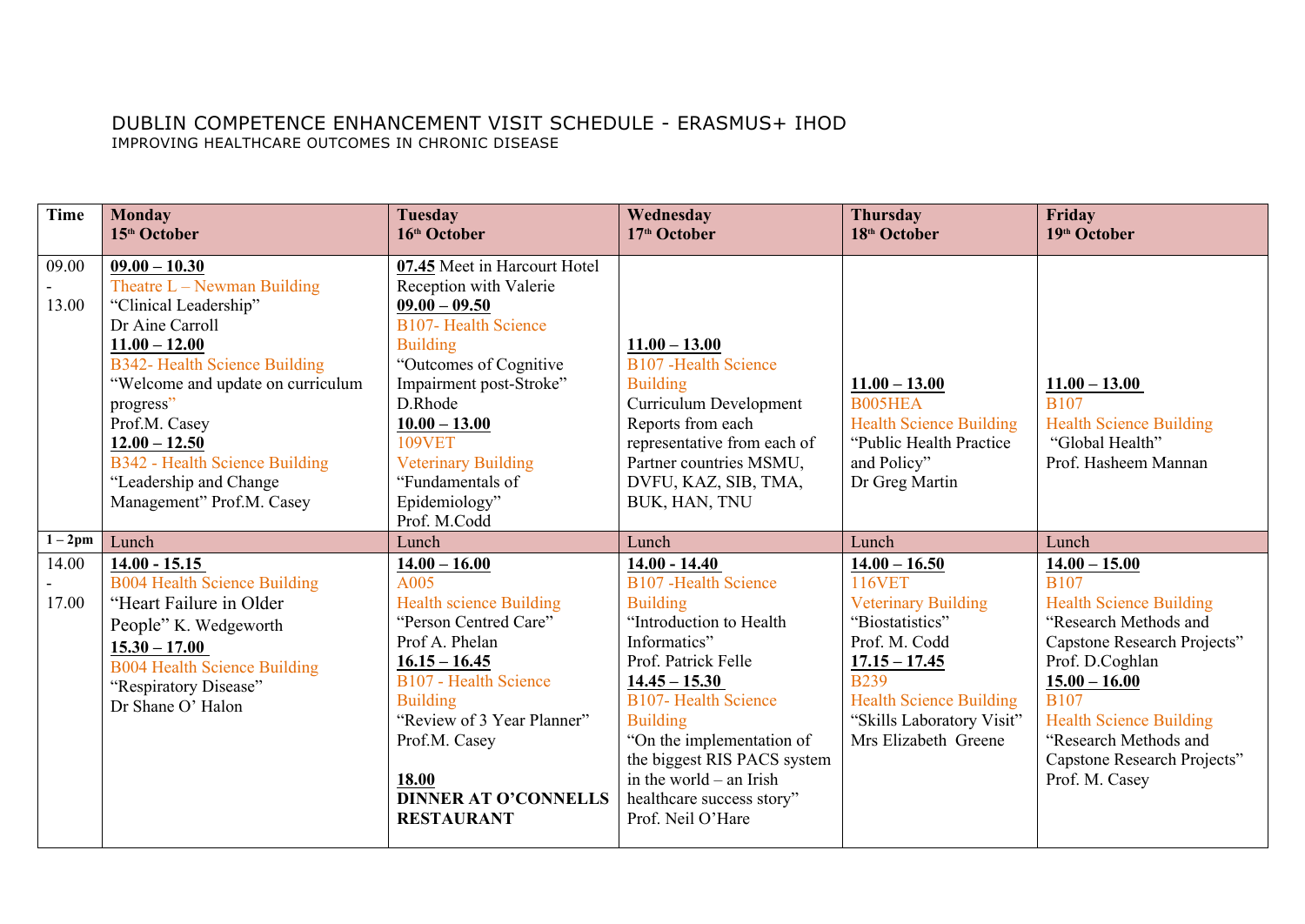## CURRICULUM DEVELOPMENT

It was agreed at the Steering Committee meeting in Kaunas on July 3rd this year that the 6 amended module descriptors would be sent to David Campbell before the 14th July. Responsibility for modules was allocated as follows:

- 1. Health Education and Promotion SSMU
- 2. Epidemiology on Chronic diseases (communicable and non-communicable) HMU & TNU
- 3. Leadership KIU
- 4. Research Project– TMU
- 5. Population Health SU
- 6. Biostatistics and Methods of Investigation DVFU

**The need for an outline curriculum being pressing**, the following was agreed in Dublin:

| <b>Task</b>                                    | <b>Responsible</b>   | <b>Due Date</b> | <b>Reported to</b> |  |
|------------------------------------------------|----------------------|-----------------|--------------------|--|
| 1-Complete Module on                           |                      | November 2nd    | David Campbell     |  |
| <b>Population Health</b>                       | SU                   | 2018            |                    |  |
| 2-Complete Module on                           |                      | November 2nd    | David Campbell     |  |
| <b>Biostatistics and Methods</b>               | <b>DVFU</b>          | 2018            |                    |  |
| of Investigation                               |                      |                 |                    |  |
| 3-Complete Module on                           |                      | November 9th    | David Campbell     |  |
| Introduction to Public                         | <b>HMU &amp; TNU</b> | 2018            |                    |  |
| <b>Health and Practice</b>                     |                      |                 |                    |  |
| 4-Complete Module on                           |                      | November 9th    | David Campbell     |  |
| Health Policy, Quality                         | <b>BMU</b>           | 2018            |                    |  |
| and Health Economics                           |                      |                 |                    |  |
| 5-Complete Module on                           |                      | November 9th    | David Campbell     |  |
| <b>Research Methods</b>                        | KIU                  | 2018            |                    |  |
|                                                |                      |                 |                    |  |
| 6-Complete Module on                           |                      | November 9th    | David Campbell     |  |
| <b>Clinical Practicum</b>                      | SU                   | 2018            |                    |  |
|                                                |                      |                 |                    |  |
| 7-Complete Module on                           |                      | November 9th    | David Campbell     |  |
| <b>Person Centred Care</b>                     | <b>SSMU</b>          | 2018            |                    |  |
|                                                |                      |                 |                    |  |
| 8-Complete Module on<br>Health Informatics and | <b>DVFU</b>          | November 9th    | David Campbell     |  |
| Global Health                                  |                      | 2018            |                    |  |
|                                                |                      |                 |                    |  |
| <b>All modules finalised</b>                   | SU, DVFU, HMU &      | <b>November</b> | <b>EU partners</b> |  |
|                                                | TNU, BMU, KIU,       | 26th 2018       |                    |  |
|                                                | SU, SSMU, DVFU       |                 |                    |  |
| <b>Circulate final module</b>                  |                      | December 3rd    |                    |  |
| descriptors                                    | David Campbell       | 2018            | All partners       |  |
|                                                |                      |                 |                    |  |
|                                                |                      |                 |                    |  |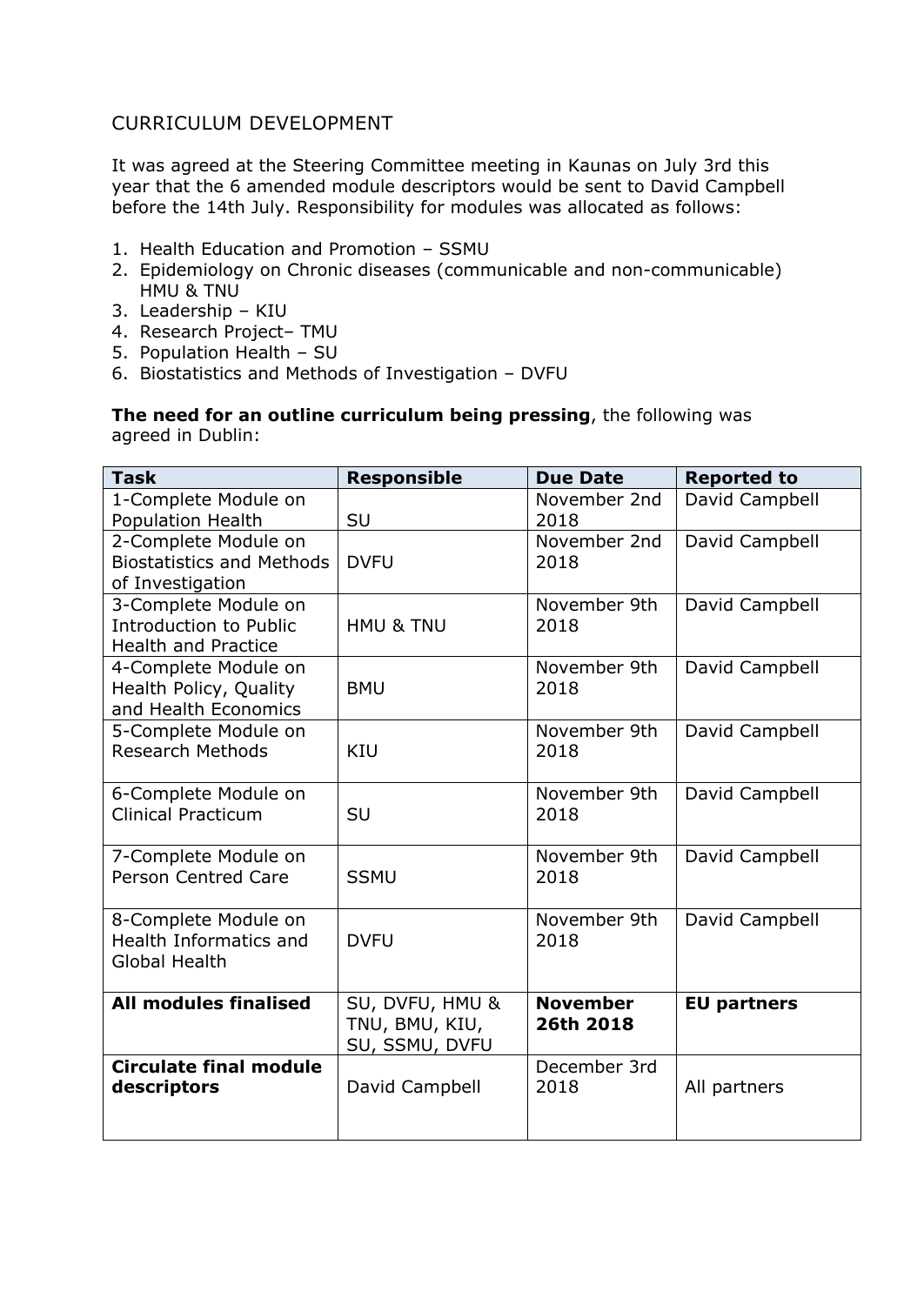The circulation of the final module descriptors to the partners will enable each institute to determine the names of the students who would best benefit from the study visits in Pavia and Dublin.

| <b>Task</b>           | <b>Responsible</b> | <b>Due Date</b> | <b>Reported to</b>    |
|-----------------------|--------------------|-----------------|-----------------------|
| <b>Communicate</b>    | SU, DVFU, HMU &    | <b>January</b>  | <b>David Campbell</b> |
| participants names    | TNU, BMU, KIU,     | 28th 2018       |                       |
| for Valencia staff    | SU, SSMU, DVFU     |                 |                       |
| visit in March 2019   |                    |                 |                       |
| <b>Communicate</b>    | SU, DVFU, HMU &    | <b>April</b>    | <b>David Campbell</b> |
| participants names    | TNU, BMU, KIU,     | 4th 2018        |                       |
| for Pavia staff visit | SU, SSMU, DVFU     |                 |                       |
| in May 2019           |                    |                 |                       |

The programme outline needs to be completed in detail in time for the next competence enhancement activity in Valencia in March 2019 to enable focused planning to take place regarding the content of this enhance period.

| <b>Task</b>         | <b>Responsible</b> | <b>Due Date</b> | <b>Reported to</b>    |
|---------------------|--------------------|-----------------|-----------------------|
| <b>Communicate</b>  | SU, DVFU, HMU &    | May             | <b>David Campbell</b> |
| participants names  | TNU, BMU, KIU,     | 6th 2018        |                       |
| for Pavia students  | SU, SSMU, DVFU     |                 |                       |
| visit in June 2019  |                    |                 |                       |
| <b>Communicate</b>  | SU, DVFU, HMU &    | <b>August</b>   | <b>David Campbell</b> |
| participants names  | TNU, BMU, KIU,     | 6th 2018        |                       |
| for Dublin students | SU, SSMU, DVFU     |                 |                       |
| visit in September  |                    |                 |                       |
| 2019                |                    |                 |                       |

There is the need to discuss with the EU partners if we are deciding to seek EU academic approval.

Finally we have to confirm the existence of various curriculum activities in each of the partner universities.

#### **CONCLUSION**

Prof.Mary Casey, IHOD Project Investigator and all partners signed off on the below inserted table presenting the calendar of activities for the whole project. Dates have been firmed up which will allow for forward planning in terms of getting participants name timely enough for visas applications and flight.